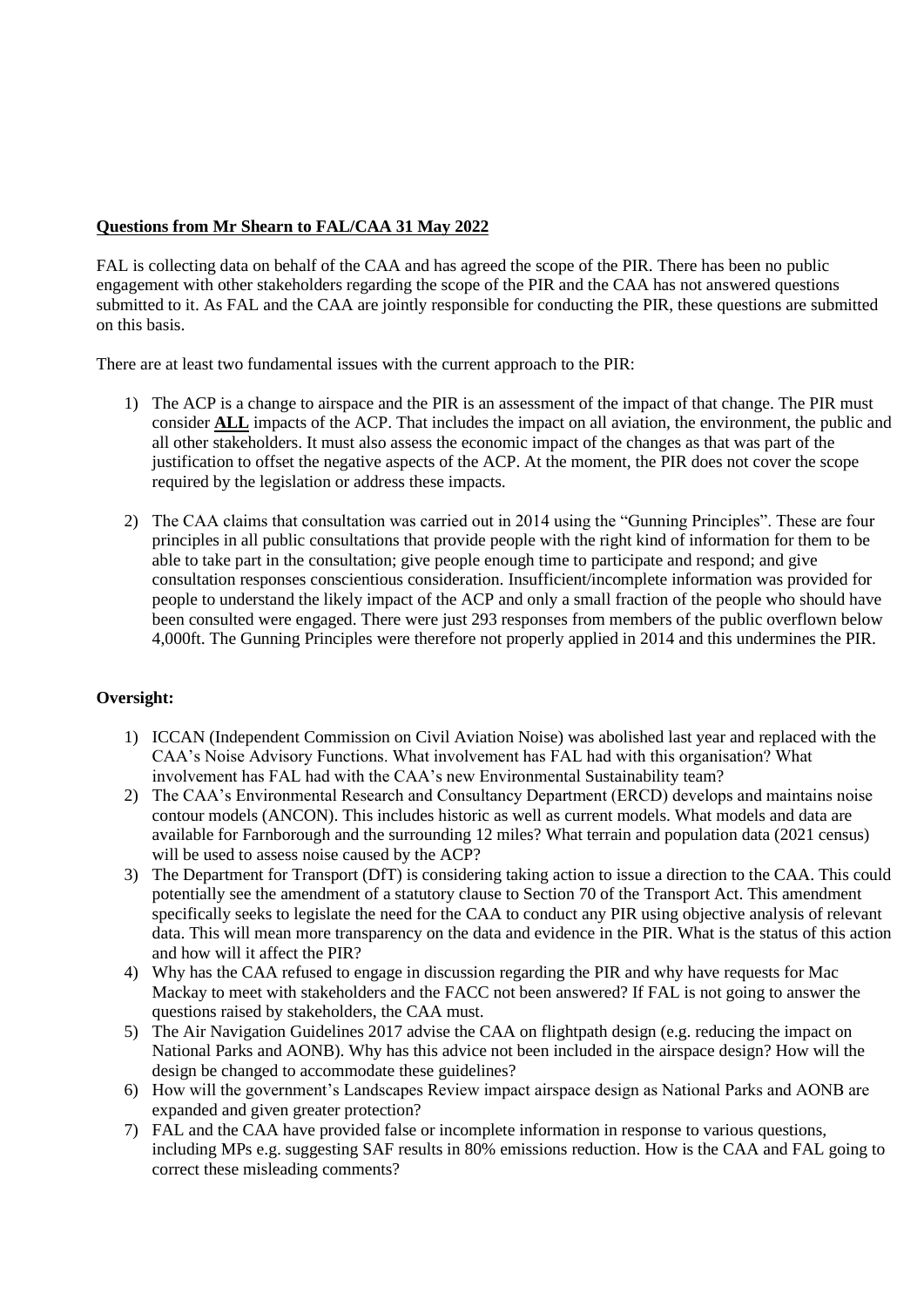## **Consultation:**

- 1) Can the CAA explain why only 24 of the 85 councils impacted by aircraft operating below 4,000ft were contacted in the 2014 consultation? Most ignored were areas to the south that were most impacted by the new flightpaths.
- 2) 47 MPs were invited to respond but there were only 3 responses. Does the CAA/FAL feel that this indicates an appropriate degree of consultation? With such a low response, did the CAA/FAL question why there was such a low response? What action was taken to rectify these shortcomings?
- 3) Who will be (or has been) consulted on the scope of the PIR?
- 4) Who has been contacted regarding the PIR?
- 5) Why have recognised representative groups like Farnborough Noise not been engaged?
- 6) Which councils, MPs or other public bodies have responded or made a complaint regarding the ACP and the PIR? (Note: this information is available under FoI so there should be no reason not to provide it)

## **Safety:**

- 1) The PIR requires an assessment of safety following the ACP. How will safety in uncontrolled airspace (that has been compressed as a result of the ACP) be assessed as this has been excluded from the scope of the PIR?
- 2) The PIR suggests only reported safety incidents will be recorded. There are many unreported incidents. How will these be assessed? (A full risk assessment needs to be conducted, particularly in uncontrolled airspace where there are more aircraft compressed into a smaller space with less experienced pilots and older aircraft with less safety equipment).
- 3) The ACP has resulted in GA flying lower. How will minimum height infringements be tracked and reported particularly if they are so low they can't be seen on radar?
- 4) How can the public report infringements when the CAA's requirements to report such an incident are not feasible - aircraft can't always be identified and the evidence submitted is always deemed unfit? The CAA usually has the data through radar to confirm reported breaches but chooses not to.

#### **Noise:**

- 1) How will aircraft noise be measured?
- 2) Where will aircraft noise be measured?
- 3) How often has FAL's mobile noise recording equipment been used outside the airport in the past year and past three years?
- 4) Will the noise of all aircraft be measured? If so, in which areas? If not, why not?
- 5) How will noise impact be reported?
- 6) How will stakeholders have access to review noise data?
- 7) How will the impact of a single plane making multiple circuits over the same area be recorded and reported?

#### **Population data:**

- 1) What was the data source and methodology for assessing population overflown in the 2014 consultation?
- 2) How can the stakeholders access this data?
- 3) How will population data be updated for 2022 and how will "overflown" be measured this time?

#### **Flightpaths:**

- 1) Aircraft are supposed to follow a determined departure and arrivals flightpath but often they don't. NATS sometimes advises them or the pilot chooses to fly an alternative route by VFR. How is the noise and overflying measured for these flights? Clearly, if aircraft aren't following the flightpaths modelled in the consultation, the overflying modelling in the consultation is invalid.
- 2) Once aircraft come to the end of the defined arrivals flightpath, they are directed over a variety of areas below 2,500 ft. e.g. 06 Arrivals North do a clockwise circle overflying Farnham residents under CTA 4 & 6.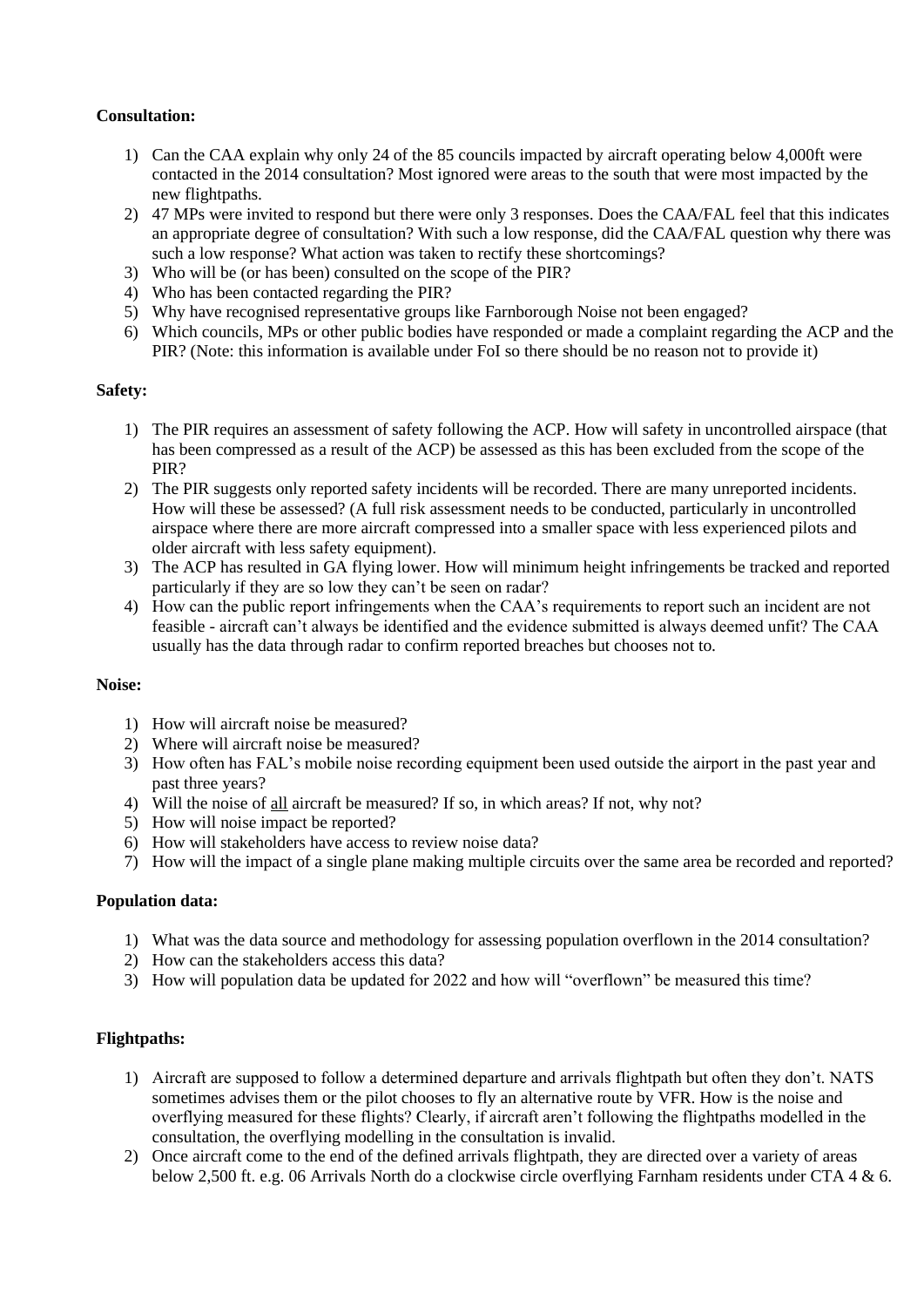Prior to the ACP, Farnham wasn't overflown for a northerly arrival. How is the additional overflying being recorded in the overflying modelling?

- 3) How are flights that don't follow the defined flightpath recorded and the reasons for those variations reported?
- 4) A large number of commercial flights going into Fairoaks and Blackbushe use the same flightpaths (e.g. 24 Arrivals South) but below 2,500ft. Why is NATS advising them to fly these route and why is the count of these overflights not included in FAL monthly flights reported data as they impact the public in the same way as FAL flights and are a consequence of the ACP?

#### **Economic impact assessment:**

- 1) The ACP was largely justified on a positive business case that outweighed the negative consequences of noise on stakeholders. Why has an economic impact assessment still not been performed?
- 2) When will it take place?
- 3) Who will conduct the assessment?
- 4) How can the assessment be challenged?

## **PIR:**

- 1) The scope of the PIR was supposed to be provided in 2018 (CAP 1678). Why was it only provided after the PIR started in 2022?
- 2) Why is the scope of the PIR not sufficient to comply with the requirements of CAP 1616?
- 3) Why is there no information in the PIR scope document to explain who can respond, how, when, and in what format?
- 4) How should any stakeholder respond to the PIR?
- 5) How will complaints submitted by the public to MPs and councils be included in the complaints data collection?
- 6) How will the CAA supply the data needed by stakeholders to challenge the case put forward by the CAA/FAL? e.g. all aircraft movements up to 7,000 ft 12 miles from the airport.
- 7) The data from the consultation has been repeatedly requested but not provided. How will stakeholders be able to challenge decisions made if the data won't be provided?

#### **Pollution & Emissions:**

- 1) The PIR suggests fuel usage and CO2 will be recorded and reported. How will non-CO2 emissions (such as NOx, water vapour) be included in the PIR as these also have an impact on climate change?
- 2) Up to what distance from the airport will fuel/emissions data be provided?
- 3) Government data suggests there is a direct impact from the airport on local pollution levels. Pollution levels from the nominated monitoring sites (Rushmoor data) frequently record pollution above the WHO "safe levels". How will pollution be recorded and reported, especially as the airport is currently operating at 2/3 permitted capacity and FAL has stated it intends to increase the number of large jets operating?
- 4) Rushmoor Council will take responsibility for emissions in the area in 2022 (Environment Act 2021). How will FAL ensure that appropriate baseline data is provided through the PIR?
- 5) The government has committed to reductions in emissions by 2030 and 2050. Given the significant emissions from aviation, and private jets in particular, how is the PIR going to provide this information as all bodies are required to include it in decisions they make?
- 6) The UK government enshrined in law a new target to reduce the UK's share of international aviation and shipping emissions by 78% by 2035 compared to 1990. How is this going to be considered in the PIR?

#### **Other data:**

1) The ACP reduced access to airspace for many for the benefit of a very few. In order to assess the benefits and disadvantages, certain data is needed. This was requested at the last FACC meeting but FAL declined to provide it. How many individuals use Farnborough airport each year (excluding flight staff, and not counting number of journeys)?